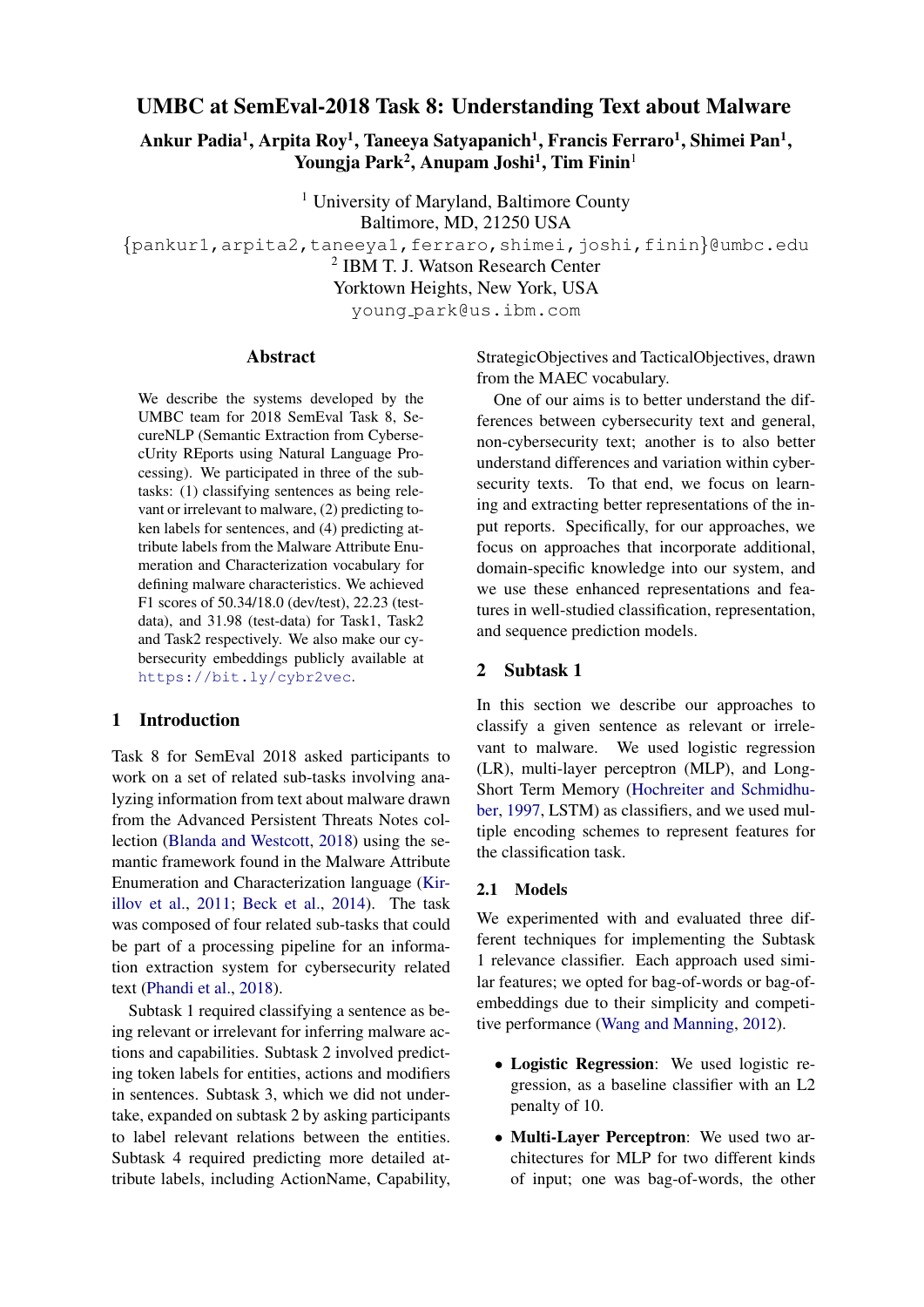|                   | LR         |            |       | <b>MLP</b> |            |          |
|-------------------|------------|------------|-------|------------|------------|----------|
|                   | <b>ACC</b> | <b>AUC</b> | F1    | <b>ACC</b> | <b>AUC</b> | F1       |
| Avg. Binary BOW   | 89.78      | 81.58      | 47.9  | 90.85      | 77.44      | 46.89    |
| <b>Binary BOW</b> | 78.9       | 79.29      | 32.98 | 65.05      | 77.77      | 25.61    |
| Avg. Count BOW    | 89.94      | 79.31      | 46.49 | 91.01      | 75.76      | 45.77    |
| <b>Count BOW</b>  | 78.4       | 81.38      | 33.84 | 83.35      | 75.2       | 33.99    |
| Wiki embeddings   | 93.49      | 50         | 0     | 93.49      | 50         | $\Omega$ |
| Cyber embeddings  | 88.38      | 79.65      | 43.82 | 83.51      | 82.35      | 39.02    |

<span id="page-1-3"></span>Table 1: Performance on Task 1 (dev-data) for each of the model we implemented. We used the best MLP model for SemEval submission (test-data) and had F1 score of 18. We found LR and MLP to always label majority class resulting in zero F1 score using Wiki embeddings.

was dense embeddings. When the input representation was bag-of-words, we used one hidden layer of dimension 32 followed by a classification layer. When embeddings were used we used a network of three hidden layers followed by a classification layer; we found adding up to 3 layers to the network helped improving training accuracy. We used L2 regularization [\(Tibshirani,](#page-6-2) [1996\)](#page-6-2) of 0.1 and dropout [\(Srivastava et al.,](#page-6-3) [2014\)](#page-6-3) of 0.1 to avoid overfitting. We fixed the value of dropout and experimented with multiple values of L2 and chose one giving the best performance on the development dataset. Performance decreased gradually when L2 penalty was either increased to {0.2, 0.25, 0.5} or decreased to {0.01, 0.001, 0.0001}. We set the size of the hidden layer to 100 when embeddings were used.

• LSTM (for embeddings): We applied an LSTM network with one hidden layer of size 128. We used dense, pre-trained embeddings  $(\S2.2)$  $(\S2.2)$  for each word in the input sentence.

## <span id="page-1-0"></span>2.2 Features for the models

We experimented with the following four feature sets in order to determine the best performing representation for Task 1.

- (Average) Count Bag-Of-Words: We created standard bag-of-words features from the training dataset. We experimented with normalizing each vector via averaging.
- (Average) Binary Bag-Of-Words: We also considered binary bag-of-words features, by replacing each term frequency count with binary value where positive value is set to one and a negative value to zero. We also experi-

mented with normalizing each feature vector by averaging.

- Cybersecurity embeddings: The cybersecurity embeddings were generated using word2vec Skipgram model with negative samplings of 100 dimension and a window size of five [\(Mikolov et al.,](#page-5-4) [2013b\)](#page-5-4) on one million cybersecurity related documents.<sup>[1](#page-1-1)</sup>
- Wikipedia embeddings: We generated 400 dimensional word2vec skip-gram embeddings from a recent Wikipedia dump. We used a window size of  $5^2$  $5^2$

## 2.3 Datasets, embeddings & hyperparameters

For Subtask 1, we used all 65 files available as part of SemEval Task 8. We tuned and tested our model on development data available as part of SemEval. For logistic regression we swept the L2 regularization coefficient  $({100, 10, 1, 0.1, 0.01, 0.001})$ and chose the value that gave best performance on the development dataset. For neural approaches we used stochastic gradient descent with momentum of 0.4 for LSTM and 0.9 for MLP. We tried multiple learning rates and chose one which gave best performance on the development dataset. We chose starting learning rate of 0.2 for LSTM and 0.1 for MLP. We also tried using Adam optimizer [\(Kingma and Ba,](#page-5-5) [2014\)](#page-5-5) with the same learning rate as MLP but found the resulting model labeled all test instances with the majority class.

For our implementation we used Keras [\(Chollet,](#page-5-6)

<span id="page-1-1"></span><sup>&</sup>lt;sup>1</sup>We used an embedding model produced by IBM Research trained on a collection of 1 million cybersecurityrelated documents with a vocabulary size of 6.4 millions words and 100 dimensions.

<span id="page-1-2"></span><sup>2</sup>Reported models use the 20180220 English Wikipedia dump; we did not notice large differences in performance when using this vs. an earlier version for the competition.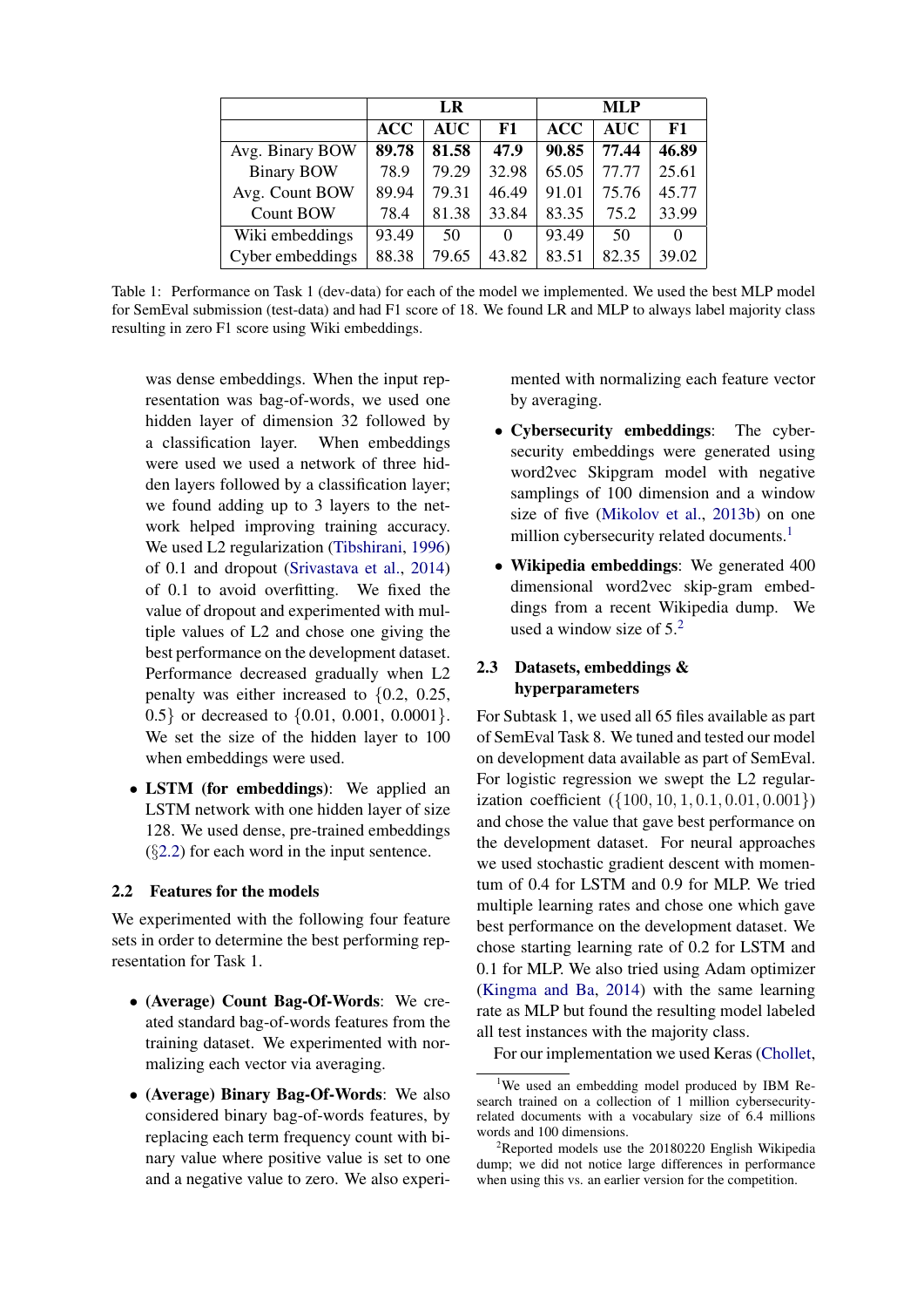|                  | <b>LSTM</b> |                 |       |  |
|------------------|-------------|-----------------|-------|--|
|                  | <b>ACC</b>  | <b>AUC</b>      | F1    |  |
| Wiki embeddings  | 80.21       | 82.35           | 35.83 |  |
| Cyber embeddings |             | $93.98$   72.05 | 50.34 |  |

<span id="page-2-0"></span>Table 2: LSTM Performance (dev data). We offer these as supplementary evaluations.

[2015\)](#page-5-6) with a Tensorflow backend to train neural network based models and Gensim (Řehůřek and [Sojka,](#page-6-4) [2010\)](#page-6-4) to train word embeddings. We used Scikit-learn [\(Pedregosa et al.,](#page-6-5) [2011\)](#page-6-5) for Logistic Regression. For the LSTM, we let the size of the input sequence be the maximum length of all sentences in the batch and padded shorter sentences with zero vectors.

The input was a matrix of dimension  $l \times d$  where  $d$  is the size of embedding vector and  $l$  is the length of the longest sentence.

## 2.4 Discussion

As evident from Tables [1](#page-1-3) and [2,](#page-2-0) the neural network based classifiers perform better compared to other methods depending on the features.

However, we find a considerable gap between the score from Table [1](#page-1-3) and [2.](#page-2-0) As explained later, we believe that the models' low scores are related to the scope of the task. Overall, the LSTM performs better compared to the MLP due its ability to capture subtle nuances.

We note the positive impact that domaincentered cybersecurity embeddings have. Nevertheless, not all cybersecurity texts may accurately reflect other cybersecurity texts, especially ones with the task-specific annotations as considered here. We posit that the performance of all our models, in particular the LSTM, may be improved with embeddings that are learned from documents more representative of those evaluated.<sup>[3](#page-2-1)</sup>

Comparing the results of Wikipedia embeddings and embeddings trained on cybersecurity text we found Wikipedia based embeddings to consistently perform poorly. We believe one of the reasons Wikipedia embeddings performed poorly for this task is due to less overlap between the technicality of the task and content.

Moreover the F1 score is zero sometimes as the features are rich enough to classify positive instance and predicts only negative (as evident from

| <b>False Positive:</b> Attackers always use this mini- |  |  |
|--------------------------------------------------------|--|--|
| mal effort approach in order to bypass a victim        |  |  |
| s defenses.                                            |  |  |
| False Negative: Trojan. Karagany first checks          |  |  |
| for a live Internet connection by visiting Mi-         |  |  |
| crosoft or Adobe websites.                             |  |  |
| <b>General Information:</b> The group has used         |  |  |
| two main malware tools: Trojan. Karagany and           |  |  |
| Backdoor.Oldrea.                                       |  |  |

<span id="page-2-2"></span>Table 3: Task 1 classification examples.

AUC). On the other hand, the cybersecurity embeddings performed better when compared with Wikipedia embeddings, due to the more focused corpus, but we believe there is scope to improve the quality of embeddings. Frequency based features tend to perform better than binary features; averaging the features improves the performance score across all classifiers.

#### 2.5 Error analysis

Among the classifiers, the MLP makes mistakes by getting caught into to domain specific words that occur frequently, like *attack* and *attackers*, and skips less frequent but indicative words like *Trojan.Karagany*. Additionally we found the MLP incorrectly classifies general sentences as relevant. We demonstrate examples in Table [3.](#page-2-2)

Looking at the example sentences from [3,](#page-2-2) we see that whether or not a sentence is "relevant" is task-dependent. For example, the general information sentence above could be useful for identifying relationships among different malware instances or families. However, the sentence would be irrelevant in the context of action and capabilities of a particular malware mention.

#### 3 Subtask 2

In this section we describe our approach for Task 2, which required participants to predict token labels for malware-related documents. The Task 2 system served as an automatic labeling tool using one of four labels:

- Action, referring to an malware-related event;
- Entities, referring to either Subjects or Objects in the malware-related sentence; or
- Modifiers, referring to prepositions that link between action and phrases.

<span id="page-2-1"></span><sup>&</sup>lt;sup>3</sup>The actual collection of APT notes included about 400 documents, vs. the 1 million documents trained on broader cybersecurity texts.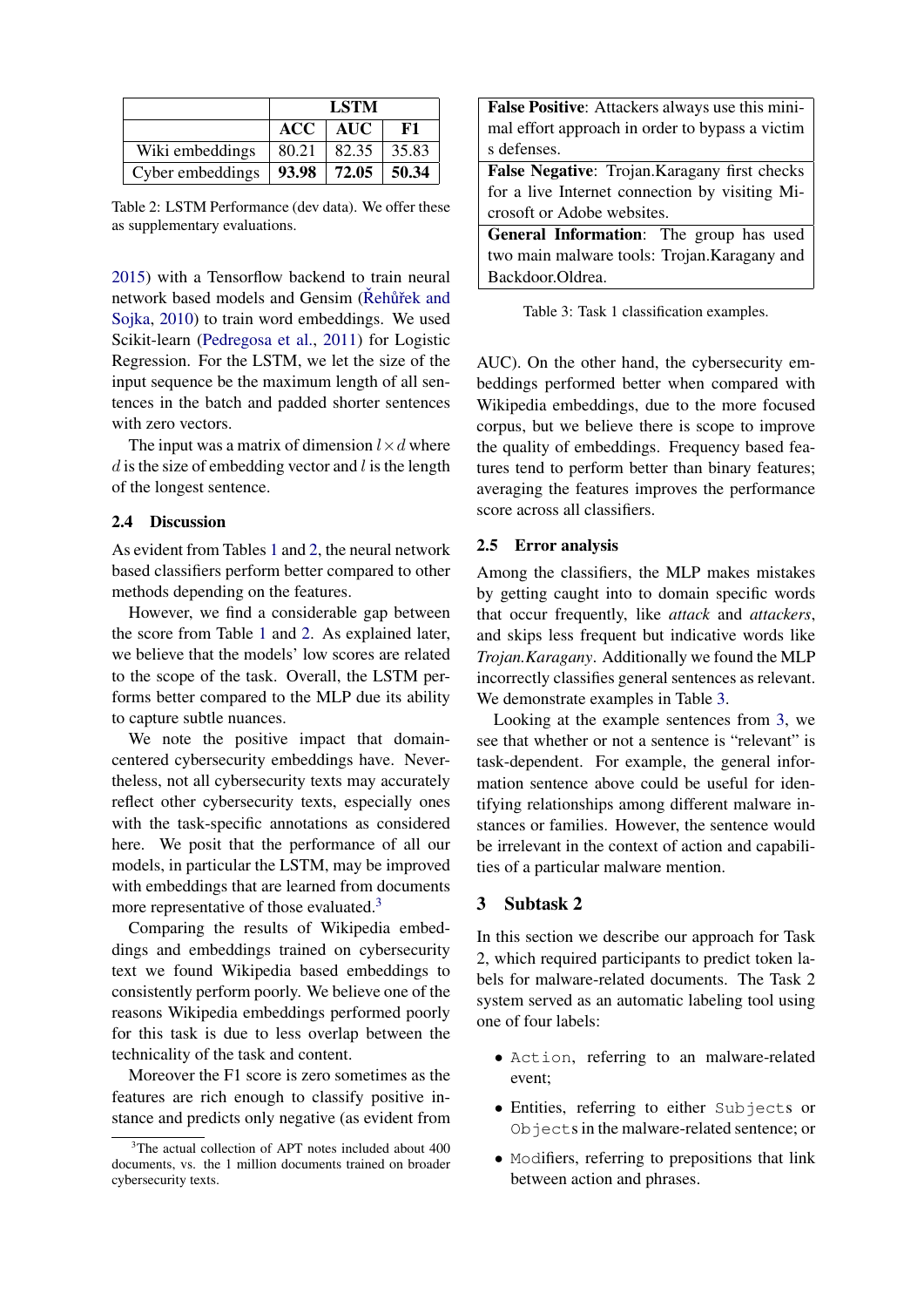Each label is represented by a tag using the inside, outside, beginning (IOB) format [\(Ramshaw](#page-6-6) [and Marcus,](#page-6-6) [1999\)](#page-6-6). The performance was measured using F1 score and the relaxed measurement by omitting the IOB tags.

# 3.1 Our Approach

We extended the previous work [Lim et al.](#page-5-7)  $(2017)$ , who trained a conditional random field (CRF) on unigram and bigram features of the surface words, part-of-speech tags and Brown clustering signatures [\(Brown et al.,](#page-5-8) [1992\)](#page-5-8). Like [Lim et al.](#page-5-7) [\(2017\)](#page-5-7), we also trained a CRF. Our features include:

- unigrams and bigrams of words in the dependency parse tree,
- unigrams and bigrams of the word lemmas,
- wordshape equivalence class analysis [\(Christopher,](#page-5-9) [2016\)](#page-5-9), and
- Brown clustering signatures from a larger APT collection .

The word's context, which are words in the window of size three, was included. These features were extracted using Stanford CoreNLP [\(Manning](#page-5-10) [et al.,](#page-5-10) [2014\)](#page-5-10). We did not use the surface word as in development we found it yielded lower performance. The dependency function will help to recognize the similar sentence by comparing similar sentence's structure. The wordshape features represent the classes of upper case, lower case, digits, and punctuations, and also groups the sequence of the same class. The wordshape features help to recognize named entities.[4](#page-3-0)

We trained our own Brown clustering features [\(Liang,](#page-5-11) [2005\)](#page-5-11) with our own APT corpus of 456 APT files from 2008 to 2017. We experimented with the Brown clustering hyperparameters: the Brown cluster size (1000,10000) and its prefix length (6,8,10,12,16). The best result from the experiment is the prefix of size 8 and cluster size 1000. We built our own Brown clustering for two reasons. First, we will not be able to identify Brown clustering feature when we encounter out of vocabulary word; we found the larger corpus to partially alleviate this concern. Second, we believed that the bigger size of the corpus, with an appropriate clustering size and prefix length, would yield better clustering features.

|          | P     | R     | F1    |
|----------|-------|-------|-------|
| Action   | 24.50 | 39.20 | 30.15 |
| Entity   | 11.26 | 17.34 | 13.65 |
| Modifier | 29.37 | 46.84 | 36.10 |
| Average  | 18.22 | 28.54 | 22.24 |

<span id="page-3-1"></span>Table 4: Official Task 2 scores on Test set

|          | P     | R     | F1    |
|----------|-------|-------|-------|
| Action   | 25.67 | 50.00 | 33.92 |
| Entity   | 23.71 | 45.45 | 31.16 |
| Modifier | 29.92 | 48.10 | 36.89 |
| Average  | 24.42 | 46.31 | 31.98 |

<span id="page-3-2"></span>Table 5: Official Task 2 relaxed/token-level scores on Test set

## 3.2 Experimental Results

We used the CRF++ toolkit [\(Kudo,](#page-5-12) [2005\)](#page-5-12) to develop our conditional random field (CRF) models. For the official evaluation, we ran our system on Test set provided by SemEval2018. The test set contains 13,080 tokens in total. The official scoring reported our F1 performance of 22 for strict scoring, and 32 for relaxed scoring. Our F1-score for subtask 2 are generally on par with the baselines (23 for the strict, and 31 for the relaxed, measures). Detailed performance analyses are shown in Tables [4](#page-3-1) and [5.](#page-3-2)

#### 3.3 Discussion

Table [4](#page-3-1) demonstrates that our system performance of predicting Entity is lower than Action and Modifier. We believe this is because malware-related entities are different from other text; in particular, they can be quite long. For example, the following (gold test) entity is a long clause with complex syntactic structure: *'method of leaving the encoded file on disk and only decoding it in memories.'* This entire clause is labeled as an Entity. Despite the dependency features, our system cannot identify these long spans as an entity. Another example of this limitation is shown in Figure [1.](#page-4-0) This is a rich area for future improvement.

## 4 Subtask 4

In this section we describe our approach for task 4. The task is to predict attribute labels (Action-Name, Capability, StrategicObjectives and TacticalObjectives) for a given malware-related text

<span id="page-3-0"></span><sup>4</sup> We use the 'dan2' wordshape classes from CoreNLP [\(Manning et al.,](#page-5-10) [2014\)](#page-5-10).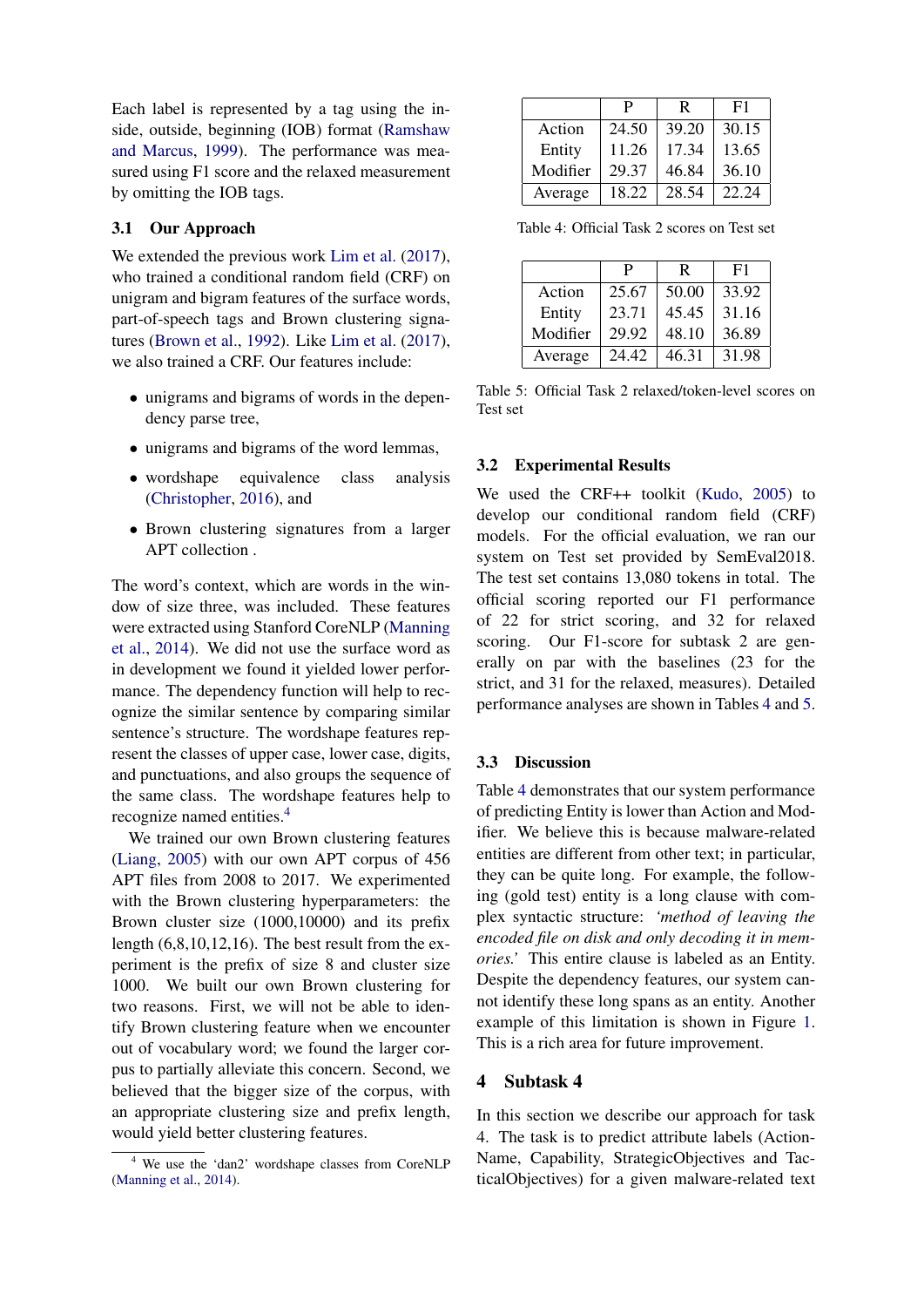

<span id="page-4-0"></span>Figure 1: An example of wrong prediction of Task 2. Above the line is the gold standard annotation. Under the line is our predictions.

describing action of a malware.

#### 4.1 Our Approach

For this task we focus on learning better quality word embedding features for a classifier, as classifier performance depends on the quality of its features. In addition to encoding semantics present in the text via embeddings, we want to encode domain specific knowledge in the embeddings. For this purpose, we developed an Annotation Word Embedding (AWE) model that is capable of incorporating diverse types of domain knowledge, such as metadata, keyword information, ontology knowledge, and manual annotation. The AWE model learns to predict this knowledge from the text, resulting in better quality embedding since domain knowledge can be incorporated in the embeddings. We then train a classifier with these high quality word embedding features to classify attribute labels.

## 4.1.1 Annotation Word Embedding

The AWE model's learning task is to predict annotations and context words given a target word. A sliding window on the input text generates the training samples. In each sliding window the task is to use target word to predict its own annotation as well as the context words. Formally, we maximize the log probability of context words and annotations given target word.

Given a sequence of  $T$  training words  $(W_1, W_2...W_{t-1}, W_t, W_{t+1}...W_T)$  and their annotations  $((A_{1,1}, A_{1,2}...A_{1,M_1}), (A_{2,1}...A_{2,M_2})$  ...  $(A_{T,1},...A_{T,M_T})$ , our objective is to maximize the average log probability shown in Equation [1:](#page-4-1)

$$
\frac{1}{T} \sum_{t=1}^{T} \left( \sum_{-C \leq j \leq C, j \neq 0} \log P(W_{t+j}|W_t) + \sum_{0 \leq k \leq M_t} \log P(A_{t,k}|W_t) \right) \tag{1}
$$

where C is the size of the context window,  $W_t$  is the target word,  $W_{t+j}$  is a context word,  $A_{t,k}$  is

the  $kth$  annotation of target word  $W_t$ . In addition to using the target word to predict context words, like [Mikolov et al.](#page-5-13) [\(2013a\)](#page-5-13)'s skipgram model, the AWE embedding model predicts annotations of target word using target word itself.

#### 4.2 Experiments

To train the AWE model we used all 456 APT reports as text corpus. In addition we used keywords for each attribute label described in MAEC vocabulary [\(Kirillov et al.,](#page-5-1) [2011\)](#page-5-1) and gold annotation given for 65 APT reports available as part of the SemEval task to create text annotation.

To create text annotation we collected keywords from attribute label descriptions and extracted the token groups from the gold annotations. Token groups consist of the subject, action and object linked to each other via relation labels. We used these token words and keywords to create text annotation; we deleted stop words.

For example, one token group extracted from gold annotation is "these configuration issued commands to attack following domain and IPs." After deleting stop words this token group we get "configuration," "issued," "commands," "attack," "domain," and "IPs." In the gold annotation, this token group has label Capability12 in attribute category of Capability. In MAEC vocabulary [\(Kir](#page-5-1)[illov et al.,](#page-5-1) [2011\)](#page-5-1) keywords given for this capability label are "machine access," "control," "execute," "terminate," and "create." All these token words and keywords will have an annotation of Capability12 in our AWE model.

<span id="page-4-1"></span>After creating the text annotation we train an AWE model with 100 dimension feature vectors, window size 5 and negative sampling. After training embeddings we use these embeddings to create features for classifier. We use average embeddings of all the words in each token group to create classifier instance. We use SVM as classifier. On the test dataset we get F-score of 0.19.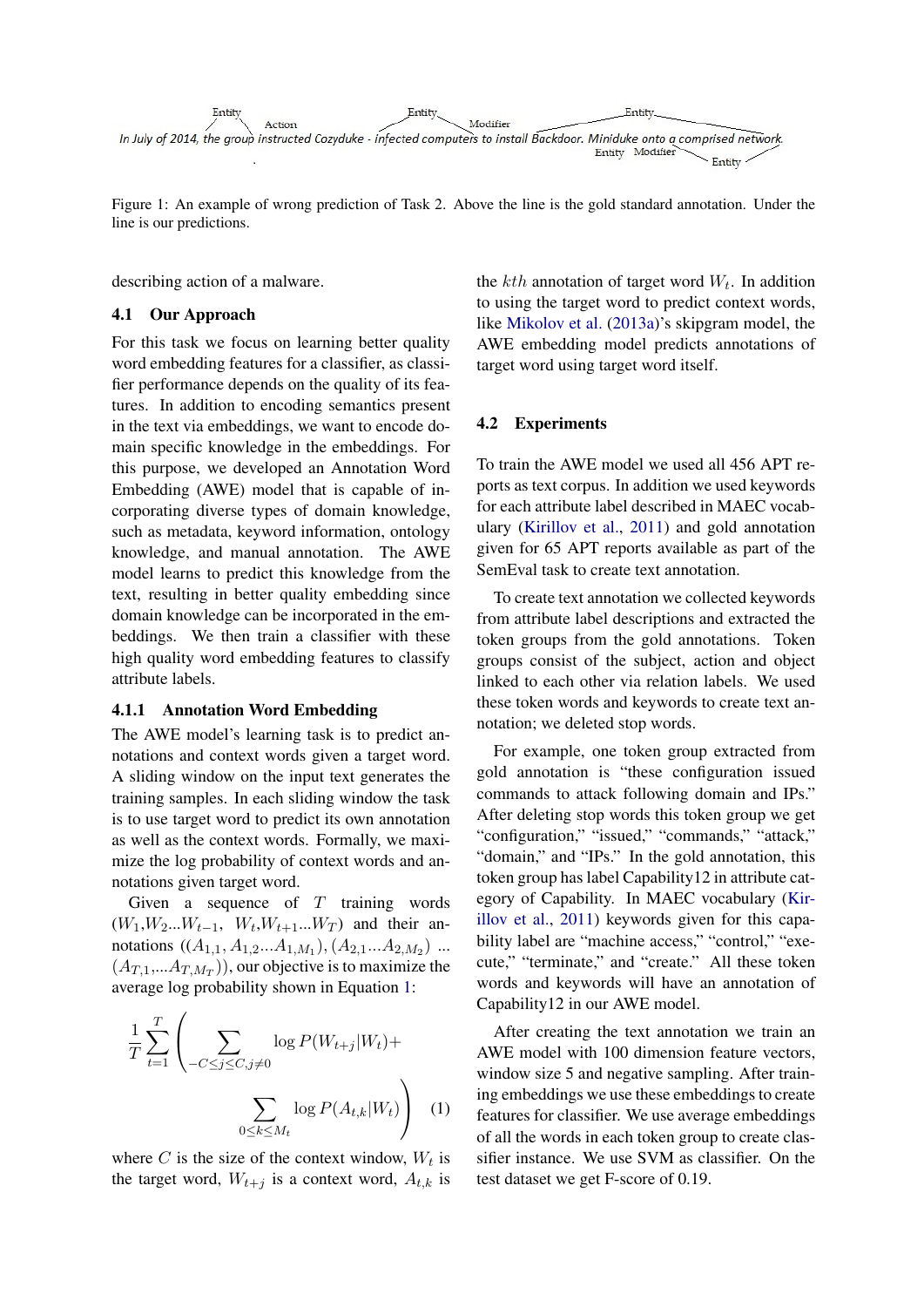#### 4.3 Discussion

This task is one of the most challenging tasks because of data sparsity and large number of attribute labels. In fact, out of the 444 attribute labels, 185 labels do not appear in dataset. For the remaining 259 attribute labels 169 labels occur less than five times. In addition, among 3348 instances there are 2298 instances without any ActionName attribute, 642 instances without a Capability attribute, 1244 instances without a Strategic-Objective attribute and 1675 instances without a TacticalObjective attribute.

To improve classifier performance future work can try training a classifier that focuses on the common classes, with non frequent classes labeled as "other." Applying other techniques like similarity score to classify infrequent classes may also be beneficial. Additionally, we noticed that in the gold annotation there are often missing relation labels. This missing relation labels result in incomplete token group as token groups are tokens linked by relation labels.

# 5 Conclusion

We described the systems developed by the UMBC team for 2018 SemEval Task 8, SecureNLP (Semantic Extraction from CybersecUrity REports using Natural Language Processing). We participated in three of the subtasks: (1) classifying sentences as relevant or irrelevant for further malware analysis, (2) predicting token labels for sentences about malware, and (4) adding detained attribute labels to sentences from the MAEC vocabulary for defining malware characteristics. Our cybersecurity embeddings are available at <https://bit.ly/cybr2vec>.

We plan to continue development our systems by getting additional annotations for training, exploring the application of different machine learning algorithms, making use of the knowledge in our Unified Cybersecurity Ontology [\(Syed et al.,](#page-6-7) [2016\)](#page-6-7) and associated data, and through our ongoing collaboration with colleagues at IBM as part of the AI Horizons Network.

## Acknowledgments

The research described in this paper was partially supported by gifts from IBM and Northrop Grumman. We thank Agniva Banerjee, Sudip Mittal, Sandeep Narayanan, Maithilee Prabodh, Vishal

Rathod, and Arya Renjan for helping with annotations.

## References

- <span id="page-5-2"></span>Desiree Beck, Ivan Kirillov, and Penny Chase. 2014. The MAEC language. Technical report, MITRE.
- <span id="page-5-0"></span>Kiran Blanda and David Westcott. 2018. [APTnotes.](https://github.com/aptnotes/)
- <span id="page-5-8"></span>Peter F. Brown, Peter V. deSouza, Robert L. Mercer, Vincent J. Della Pietra, and Jenifer C. Lai. 1992. [Class-based n-gram models of natural lan](http://dl.acm.org/citation.cfm?id=176313.176316)[guage.](http://dl.acm.org/citation.cfm?id=176313.176316) *Comput. Linguist.*, 18(4):467–479.
- <span id="page-5-6"></span>Franois Chollet. 2015. keras. [https://github.](https://github.com/fchollet/keras) [com/fchollet/keras](https://github.com/fchollet/keras).
- <span id="page-5-9"></span>M Bishop Christopher. 2016. *PATTERN RECOG-NITION AND MACHINE LEARNING.* Springer-Verlag New York.
- <span id="page-5-3"></span>Sepp Hochreiter and Jürgen Schmidhuber. 1997. Long short-term memory. *Neural computation*, 9(8):1735–1780.
- <span id="page-5-5"></span>Diederik P Kingma and Jimmy Ba. 2014. Adam: A method for stochastic optimization. *arXiv preprint arXiv:1412.6980*.
- <span id="page-5-1"></span>Ivan Kirillov, Desiree Beck, Penny Chase, and Robert Martin. 2011. Malware attribute enumeration and characterization. Technical report, MITRE.
- <span id="page-5-12"></span>Taku Kudo. 2005. CRF++: Yet another CRF toolkit. <https://taku910.github.io/crfpp/>.
- <span id="page-5-11"></span>Percy Liang. 2005. *Semi-supervised learning for natural language*. Ph.D. thesis, Massachusetts Institute of Technology.
- <span id="page-5-7"></span>Swee Kiat Lim, Aldrian Obaja Muis, Wei Lu, and Chen Hui Ong. 2017. [Malwaretextdb: A database](https://doi.org/10.18653/v1/P17-1143) [for annotated malware articles.](https://doi.org/10.18653/v1/P17-1143) In *Proceedings of the 55th Annual Meeting of the Association for Computational Linguistics (Volume 1: Long Papers)*, pages 1557–1567. Association for Computational Linguistics.
- <span id="page-5-10"></span>Christopher D. Manning, Mihai Surdeanu, John Bauer, Jenny Finkel, Steven J. Bethard, and David Mc-Closky. 2014. [The Stanford CoreNLP natural lan](http://www.aclweb.org/anthology/P/P14/P14-5010)[guage processing toolkit.](http://www.aclweb.org/anthology/P/P14/P14-5010) In *Association for Computational Linguistics (ACL) System Demonstrations*, pages 55–60.
- <span id="page-5-13"></span>Tomas Mikolov, Kai Chen, Greg Corrado, and Jeffrey Dean. 2013a. Efficient estimation of word representations in vector space. *arXiv preprint arXiv:1301.3781*.
- <span id="page-5-4"></span>Tomas Mikolov, Ilya Sutskever, Kai Chen, Greg S Corrado, and Jeff Dean. 2013b. Distributed representations of words and phrases and their compositionality. In *Advances in neural information processing systems*, pages 3111–3119.